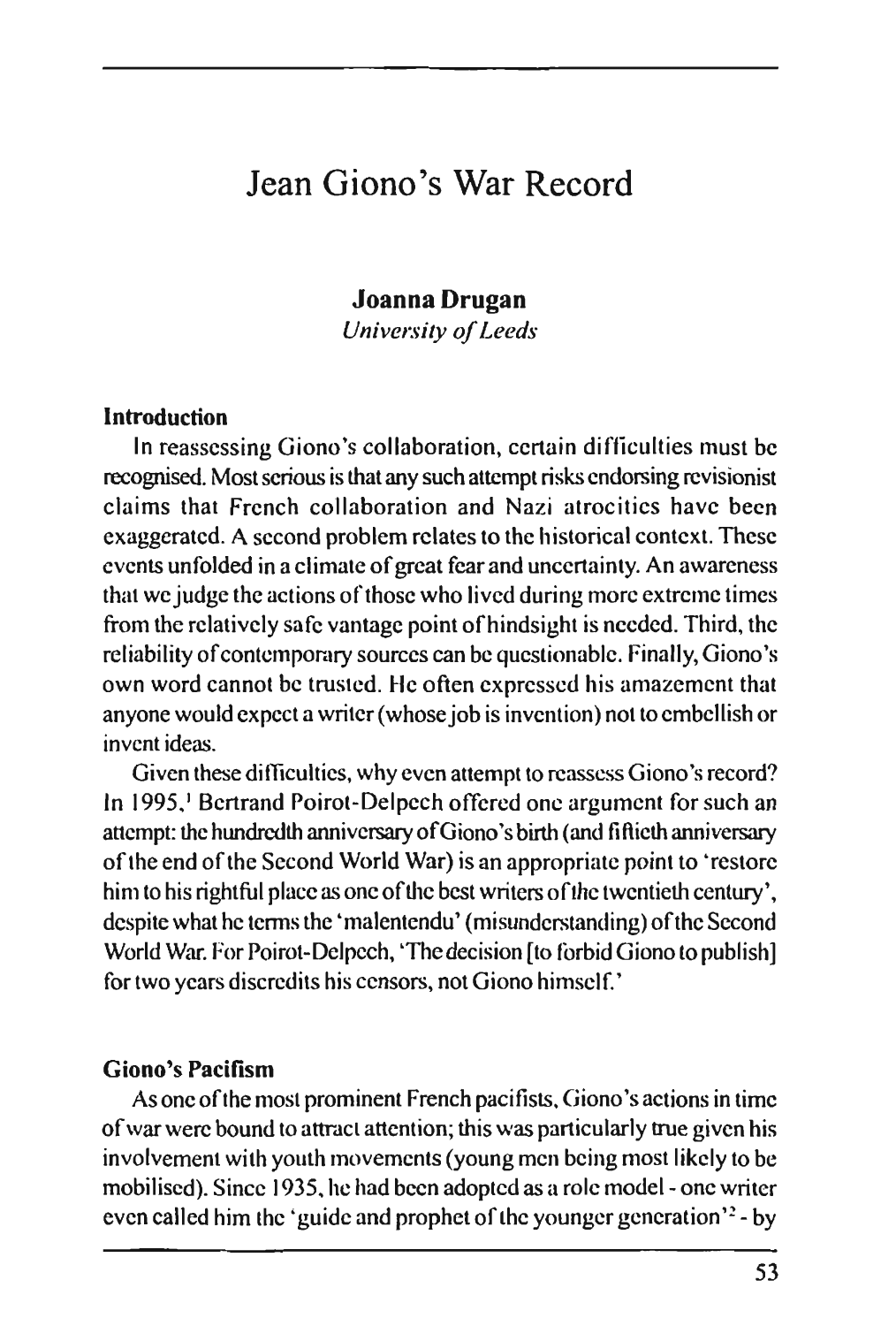members of the new Youth Hostelling movements, and by some of his readers in the Contadour experiment. This was an idealistic attempt to discuss, and actually create on a small scale, the 'conditions for peace and joy' following the idyllic vision of Giono's 1935 novel. *Que ma joie demeure.* 

We might consider briefly here the subject of pacifism in Giono's works prior to the Second World War. His clearest statements came in essays in the late 1930s (then published separately, but later collected in *Ecrits pacifistes).* We find relatively few direct references to pacifism or war in his fiction, the clear exception being *Le Grand Troupeau* (The Great Herd/Flock), published in 1931. This (and particularly four unpublished chapters which became widely available in 1937 in *Refus d'obéissance -* Refusal to Obey) describes the relentless, dehumanising degradations, monotony and horror of war but without the black humour of works by contemporaries like Céline. The focus is the impact of war on individuals (mobilised men, women waiting for their return) and the book is dedicated 'To a dead man and a living woman'. Giono's pacifism centres on the individual: 'His instinctive pacifism [...] feeds on a deep-rooted respect for human life, too precious to be squandered on some false ideology or for mythical "future generations'".3 That each individual should achieve joy in life is a constant in his fiction, both implicitly **and** explicitly linked to the need to avoid war. In his 1930s texts, this joy is found through work in a natural setting as an artisan or *paysan* (peasant farmer/smallholder); through human relationships and community; through self sufficiency and collaboration with nature rather than doomed attempts at domination; through a simple way of life - aspects which are all threatened by war.

On the eve of war in 1939, some criticised Giono for not providing a clear example, accusing him of hypocrisy and cowardice. Such accusations were probably unjustified, given Giono's long-standing refusal to actas a role model - 'I give orders to myself alone'.<sup>4</sup> His actions were also sufficiently radical and conspicuous to lead quickly to his imprisonment. He signed calls for peace and tracts stating the futility of war. These were seen as dangerous because they were circulated among those about to be mobilised. Even here, however, we see Giono's unwillingness to give instmctions: 'Once again, you are going to fight for nothing. You are going to kill for nothing. You are going to be killed for nothing. As for me, I've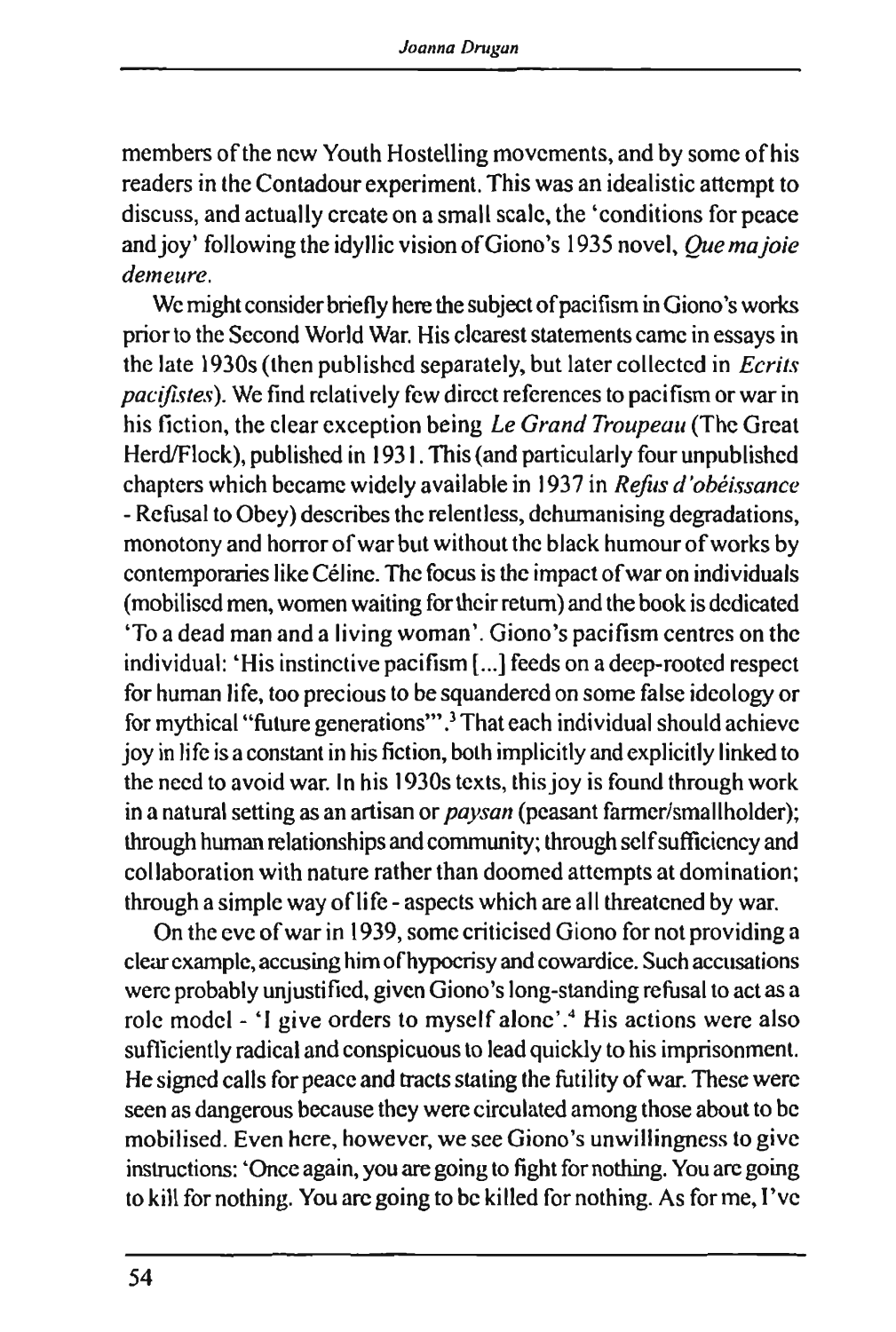made my decision. I won't dirty my hands in this cowardice.'<sup>5</sup> He sent telegrams to Daladier and Chamberlain, calling on France and Britain to avoid war with Germany. He sent messages underlining the futility of war to Youth Hostelling groups.<sup>6</sup> He refused to answer his mobilisation papers and stated that he had done so. He organised local people to tear down mobilisation posters in Manosque.

He was arrested and imprisoned in Marseilles for three months. As if to emphasise the absurdity of the phoney war, Giono was asked by the authorities to write pacifist tracts for distribution over Germany. (He agreed, but on the condition that the tracts would go to all European countries. Of course, this condition was refused).7 Giono was released from prison following the intervention of André Gide, among others. His mobilisation papers were withdrawn. Rather than his initial public attempts to prevent the war, it was his believed collaboration during the Occupation which led to his condemnation in 1944. Evidence of this collaboration can be examined in two categories - practical and intellectual.

#### **Practical Collaboration**

Giono spent the war in Manosque, occasionally travelling to Paris and Marseilles to visit productions of three of his plays. *Lanceurs de graines. Le Bout de la mute* and *La Femme du Boulanger.* These were published during the Occupation, but had been written by 1933.<sup>8</sup> Accusations of collaboration focus on these trips. Tristan Tzara, in his virulent denunciation of Giono in 1944, accused him of being 'anti-German in the zone sud [i.e. Vichy-ruled France] but violently Germanophile in Paris'.<sup>9</sup> Such collaboration is notoriously difficult to confirm. One piece of evidence docs remain. Karl Epting, in charge of Cultural Affairs under Otto Abetz, recorded names of French intellectuals he met. Giono appeared on the long list, as did Cocteau, Giraudoux, Montherlant, Valéry and many others. The impression that Giono was particularly ready to meet the occupiers persists; a 1995 article in the *Nouvel Observateur* condemns him for having 'beaucoup cotoyé l'occupant' (often been in the company of the occupiers).10

Giono also published work until 1943. Stories and plays were published by Gallimard and Grasset (though many had been written earlier), all on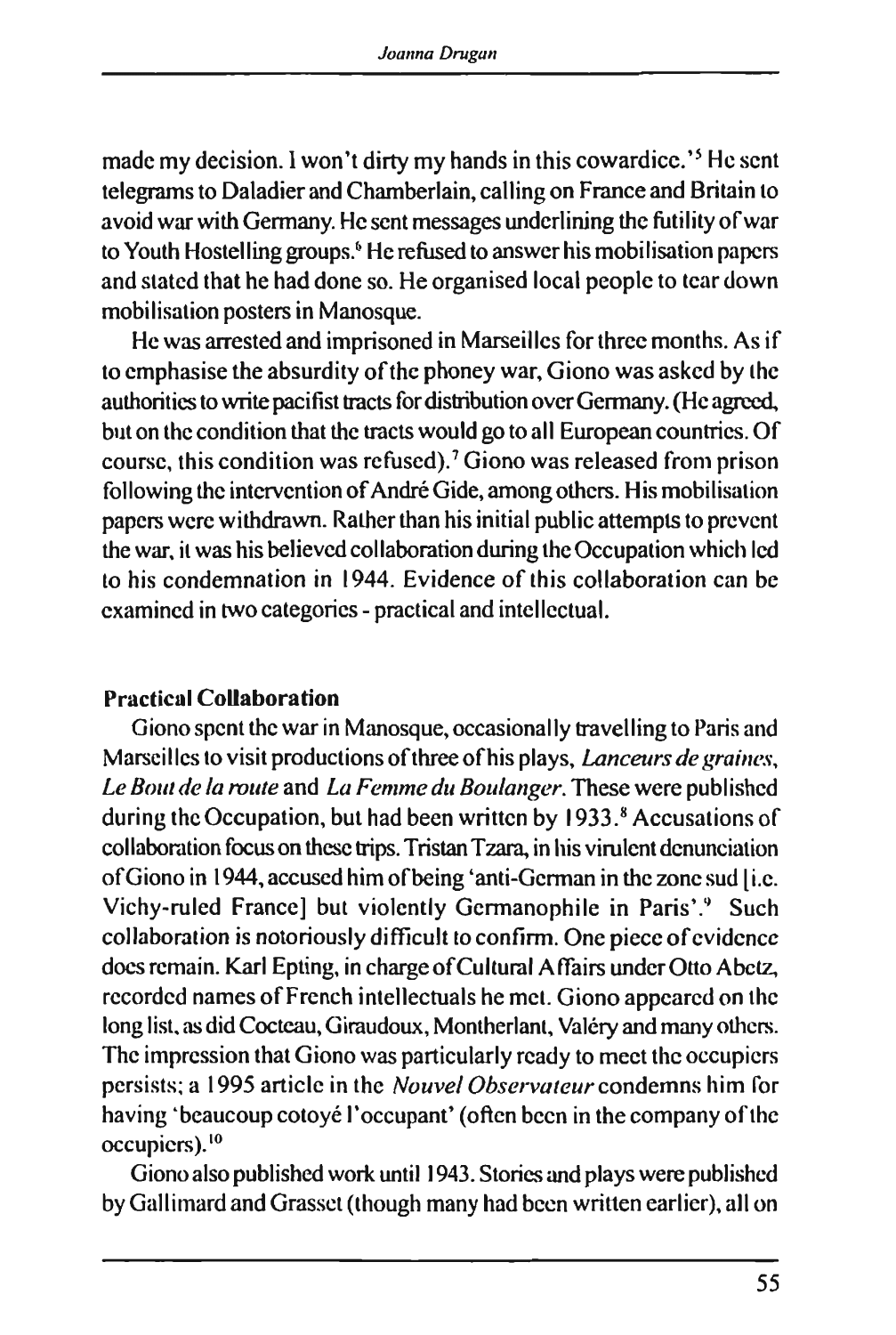now-familiar themes - nature, the arrogance of men aiming to dominate natural forces, reactions against modem farming and cities, the search for joy, community, the paysan and artisan, the role of the writer, adventure. Controversially, his work appeared in the *Nouvelle Revue française*  and *La Gerbe.* Others (Gide and Cocteau) also published in Drieu La Rochelle's *NRF,* however, and Jean Paulhan, an active 'résistant' did remain as head of the Readers' Committee. *La Gerbe,* under Alphonse de Chateaubriant, was a declared pro-Hitler publication. One of Giono's already-published stories was reproduced there but he always denied knowing of the decision to publish his work.

This brings us on to the second type of collaboration of which Giono is accused. In his pre-war works, he addressed subjects (the importance of a more 'natural' way of life, the problems of life in modem cities, pacifism, work, the paysan) which would later be emphasised, to far different ends, by the Vichy regime. The emphasis placed by both on these themes led many to assume that the positions taken by Giono and the Vichy authorities were the same.

#### Intellectual Collaboration

How far can Giono and the Vichy regime be said to share the same ideas? He would probably reject the question as invalid. A constant source of frustration for Giono was the attempt to link him with political groups. He stressed that, on the basis of his unchanging ideas on pacifism, he was first accused of being a Communist in 1939, then of support for the right in 1944, even though he clearly denounced all political parties and ideologies. He was perhaps unfortunate, if naïve, in the use various groups made (or claimed to make) of his ideas. Paul Morelle emphasises this point: 'Giono paid little attention to events [of the Occupation]. But events (or rather the men in charge of them) paid attention to his ideas on the return to the land, and on naturism, which conformed to the dominant ideologies of the time.'<sup>11</sup> However, an examination of the ideas in Giono's works published before 1943 demonstrates how unfair such accusations are. If we consider the two areas mentioned by Morelle, the return to the land and naturism, it is difficult to see how Giono's position could be said to conform to that of Vichy.

With the first theme, the return to the land, there would seem to be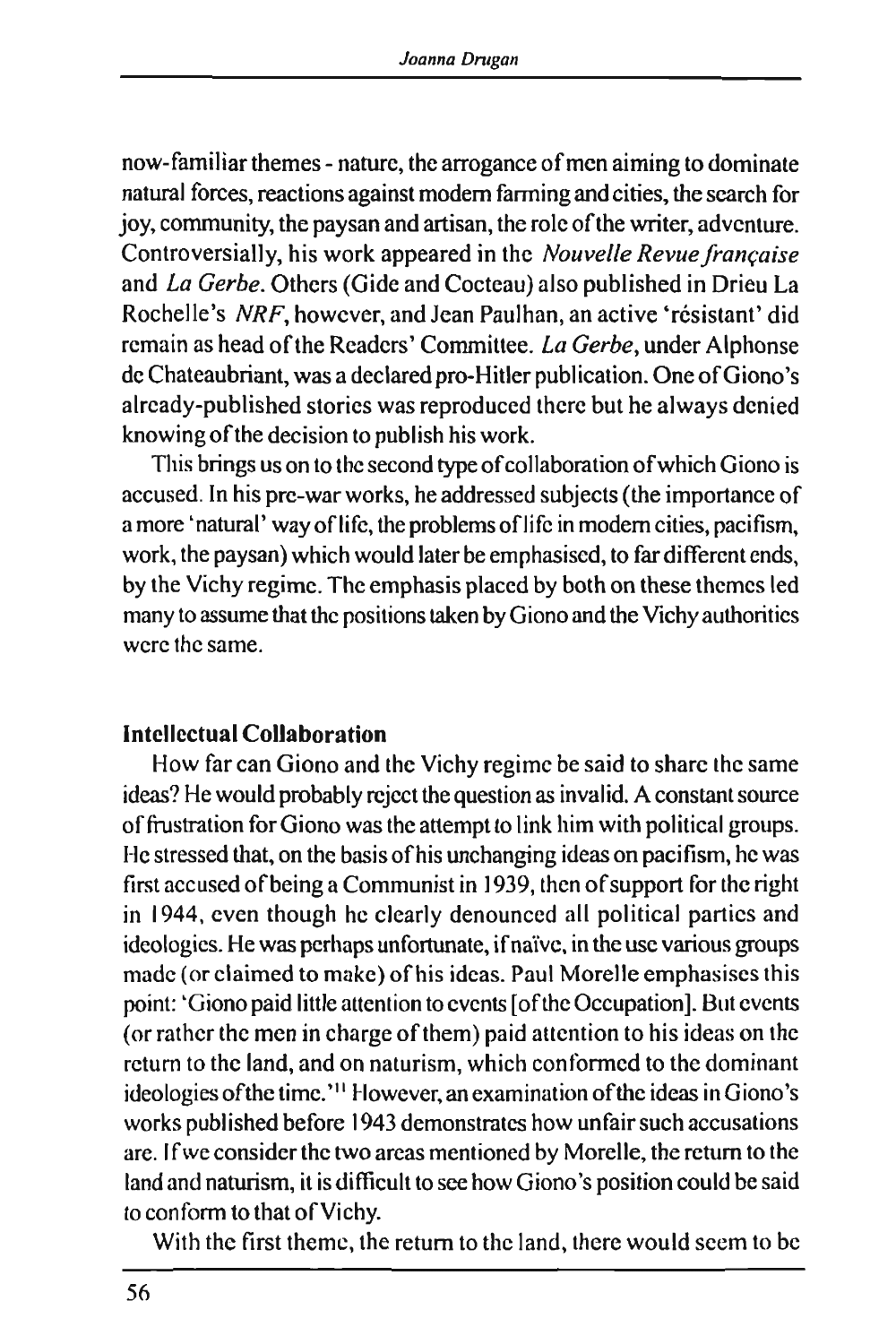parallels with the Nazi emphasis on 'Blut und Boden' and the Vichy regime's official 'retour à la terre' policy. Yet, as Pierre Citron points out, and as Giono himself emphasised, the phrase 'retour à la terre' never actually appears in his work.<sup>12</sup> Consistent with his refusal to act as a role model, he criticises the faults of modem society, but refuses to offer prescriptive answers. He does contrast modem society with the recent past and a more traditional way of life (for example in the frequent references to his father's role as an artisan), but never argues that the answer to problems of modem life is a return to the past. Indeed, he is generally critical of a past which led to the First World War. He does write critically of modern cities, but many made such criticisms. Explaining this approach, Giono once again refused to generalise: 'Searching for my own happiness, I found it more easily outside cities than in the city. I write not so that you follow me, but so that you decide what is best for you'.<sup>13</sup>

Giono does write of utopian rural communities, but these are so obviously imaginary (with the half-human, half-deer Bobi, wild, barelyhuman girls who suckle animals in natural retribution for human beings' conceit, and strange fantastic rituals and celebrations) that to accuse Giono of preaching a wholesale return to the land via such images is at best naive, at worst a cynical misrepresentation of his work. Indeed, he makes it clear, in *Regain* for example, that only those who already know and respect the land will be able to find joy in the types of community he describes. The tale of the govemment-sponsored professor who tries to practise what he preaches and turns good farmland into desert in a year is recounted with scorn by two villagers.

Where Giono makes more concrete suggestions, it is difficult to imagine the Vichy regime agreeing, although he does write on themes which were important under Vichy. He encourages self sufficiency, but only so that the paysan can avoid mobilisation and contact with the state. Paysans should produce only enough food for themselves, hide this and destroy any surplus so the state cannot feed the army. He calls on his readers to scorn politicians, writers (a typical feat of self contradiction), the older generation and all in authority who might encourage them to go to war. He describes in detail in *Le Grand Troupeau* how he sabotaged his rifle during the First World War to avoid killing anyone and how friends shot themselves in the hand to escape mobilisation. Marshal Pétain's reaction to such ideas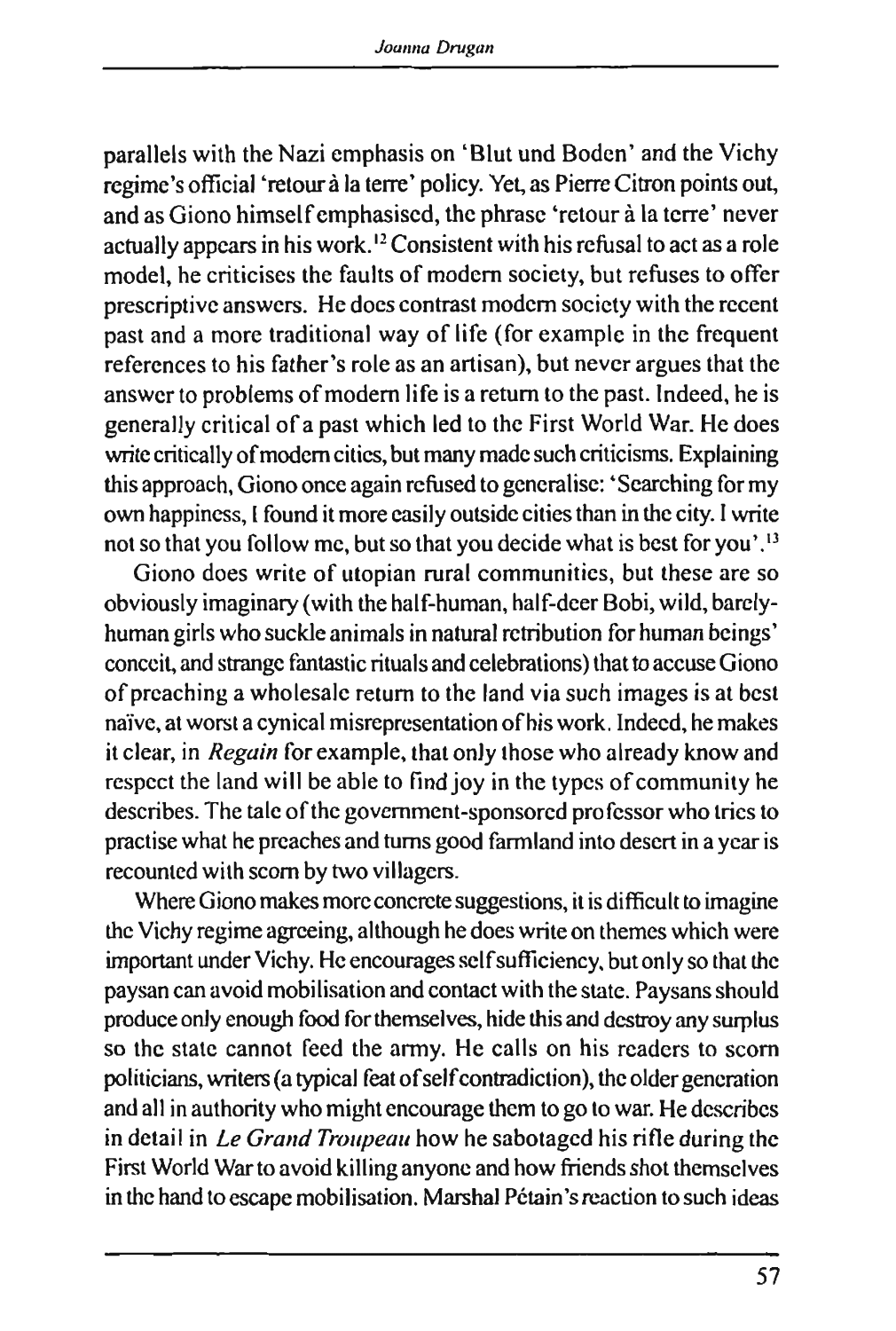was unlikely to be one of approval. In his criticisms of capitalism (because it leads to war) and of property (he talks of the absurdity of'owning' land and describes characters appropriating deserted farms), Giono seems closer to Communism than to the right. He was aware that such parallels would be drawn, however, and underlined his objections to this ideology too: 'There is no need for any leader. The partisan is obliged to accept war. Freedom from all parties is essential.' $^{14}$ 

As for Morelle's second theme, naturism, it is true that Giono stressed themes which the Vichy regime would take up, for very different reasons. We can see why Vichy, after the debacle of invasion and convinced that the decadence of French youth had led to defeat, might welcome images of strong French paysans, in tune with the earth, relishing physical work and avoiding politics. However, to accuse Giono of conformism to Vichy ideology on the basis of such images, published during the previous decade, necessitates a wilful misinterpretation of his work. For instance, we would need to ignore his constant stress on the lack of nationality of the paysan - for Giono, paysans the world over have more in common with each other than with other citizens of their native land; many of the paysans in his work arc actually Italian (like his own mother). Redfem is clear: 'Almost all the points in the [programme of] German National Socialism are totally alien to Giono. [...] nationalism and tyranny hardly go with Giono's stateless anarchism'.15

Some have argued that pacifism itself represented a type of collaboration, particularly in France. Throughout the 1930s, there had been a strong current of pacifist opinion in France, and by 1940, this pacifist trend was seen as an important factor in her defeat. That individuals like Giono held such strong pacifist views was to be expected. He had served in the French army during the First World War and expressed the disillusionment of many French people that far from being the war to end all wars, the First World War had accomplished nothing. This reaction was particularly pronounced among the group Giono held in highest regard, the paysans. 3.75% of the French population as a whole had been killed during the First World War, but estimates of the number of those killed from paysan backgrounds range from 55% - 80% of this total figure. France was still in the process of industrialising, of course, and François-Georges Dreyfus<sup>16</sup> points out that paysans were not affected as unfairly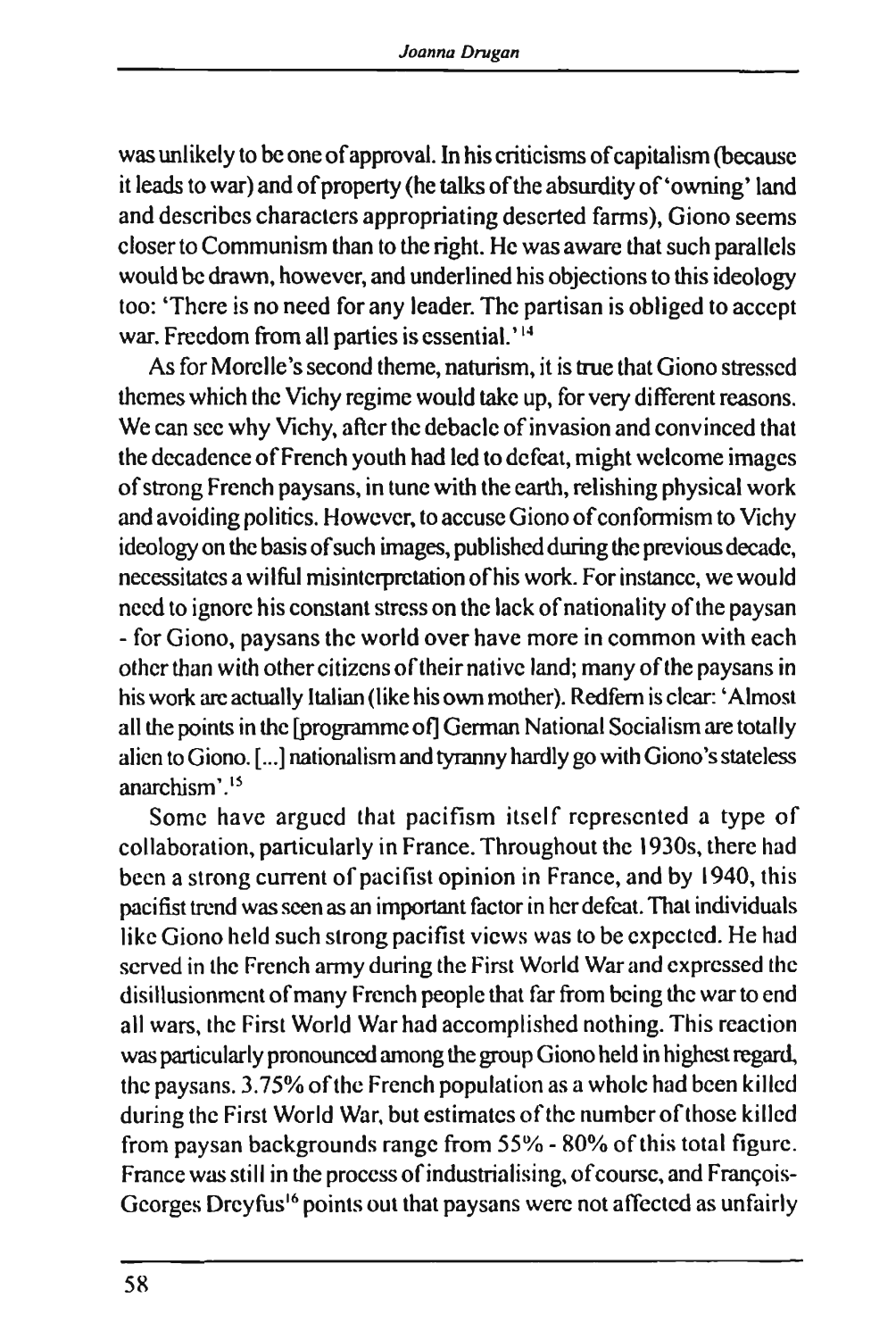as was suggested at the time (since paysans made up around half of the active population). However, the perception that they had suffered more than other groups was generally accepted. Giono was clear that war represented 'the massacre of paysans from all countries'.17

Those who still considered themselves pacifist in 1940 were generally isolated ('chefs sans indiens' or 'peu mais purs' in Norman Ingram's terms)18 and increasingly seen as 'lâches' - cowards, and collaborationists. Many pre-war pacifists did collaborate with the occupiers but to consider pacifist beliefs as necessarily leading to collaboration is unjust to those who became active 'résistants' and also implies an unfair focus on pacifists, since the vast majority of French people did not actively resist the Occupation. At the very least, pacifists could claim to be accepting the Occupation on the basis of clear and deeply held beliefs, rather than personal advantage or apathy.

The final accusation of collaboration seems to contradict the others. In 1944, Claude Morgan condemned Giono - for doing nothing: ' His silence alone was a crime.'19 Here, perhaps is the key to the problem of Giono's collaboration. His ideas were not particularly unusual but they were held by a figure in the public eye, to whom many had looked as a role model. In fact, as Redfem points out, the irony is that Giono did act to some extent, sheltering refugees including Jews. It was, however, on his failure to set a visible example that he was to be judged. Giono's fame arguably also played a role in determining his punishment following the Liberation. How, then, did he fare in comparison to other well-known épurés?

## **Epuration**

Edouard Herriot spoke for many in 1944 when he claimed that 'France must first go through a bloodbath'.<sup>20</sup> Moderate voices were few and far between in the first weeks of the Liberation - at *Les Lettres françaises,*  for example, the hard-liners, like Claude Morgan and Vercors, were in control.21 The understandable desire for rapid justice **and** retribution led to arbitrary decisions. Giono was an early target for three reasons: he was well-known, an intellectual and in France.

Famous figures were more likely to be pursued because the coverage their punishment attracted served as an example and demonstrated that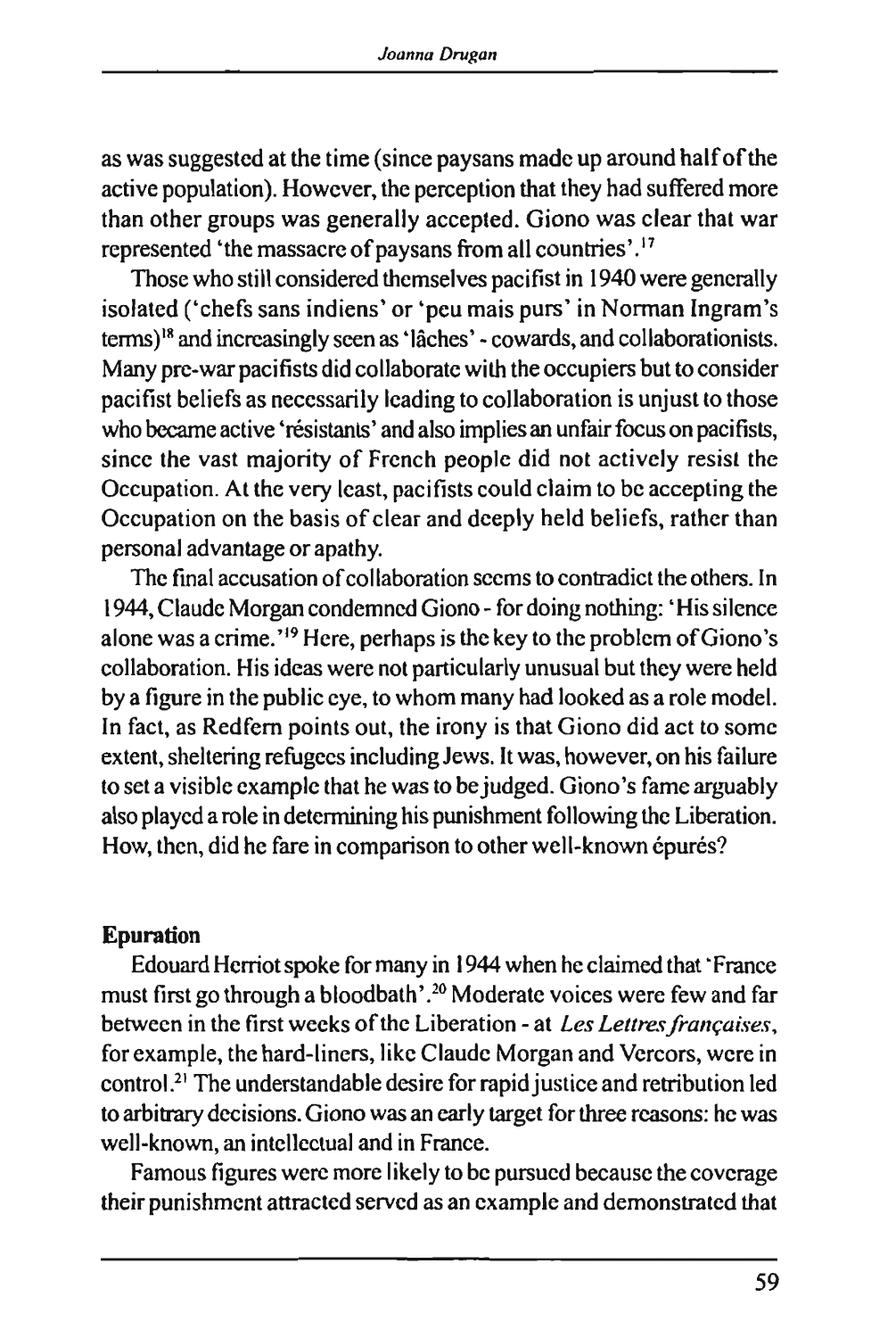justice was being done. Morgan even seemed to imply that the punishment should be tailored to the level of fame of the accused.<sup>22</sup> Intellectuals attracted particular attention for two main reasons. First, they were considered to have a special responsibility in France. Their actions, whether they accepted the position of role model or not, were seen as influential. In 1945, Vercors explained the responsibility of intellectuals: 'Anything that is written and published is an act of thought. The writer is responsible for the consequences of this act'.23 Giono was particularly vulnerable, perhaps, because he lacked patrons with influence. Those who had intervened on his behalf in 1939 were generally no longer able to speak for him. Second, as Pierre Assouline notes, intellectuals were less indispensable than other groups. The new govemment needed industrial leaders, the police force and the judiciary if they were to restore stability. The judges overseeing post-liberation trials were often those who had served under Vichy. Finally, unlike many intellectuals, Giono was actually in France at the Liberation. Justice had to be seen to be done quickly, and the punishments meted out in the early days were more severe than those in the following months. Marcel Jouhandeau claimed that 'If Drieu la Rochelle agrees to hide in a cellar for a couple of years, they'll make him a minister.'24 Jean Paulhan may have been right when he said that Giono was better off in prison, because he would be safer there.

What actually happened to Giono? He was arrested again in 1944 and sent to prison. In 1945, after serving six months of his sentence, he was given a nonsuit and released, though remained on a blacklist fora further two years during which time he was forbidden to publish in France. He was sentenced to 'dégradation nationale'. Various articles accused him of collaboration in vitriolic terms. Tzara, for instance, accused him of dealing in 'words and human lives', concluding that writing was 'an honour' Giono didn't deserve.25 The most long-lasting effect of Giono's punishment was the stigma attached to being an épuré. Even today, he is placed alongside far more committed collaborators. An article to mark the fiftieth anniversary of the Liberation in the *Nouvel Observateur* had his photograph in the top row of a page of '12 épurés célèbres', alongside René Bousquet, Louis Renault, Céline and Charles Maurras.26

The arbitrary nature of post-Liberation justice is seen when Giono's fate is examined in relation to that of comparable figures.<sup>27</sup> Here, a distinction must again be made between those writers who were in France,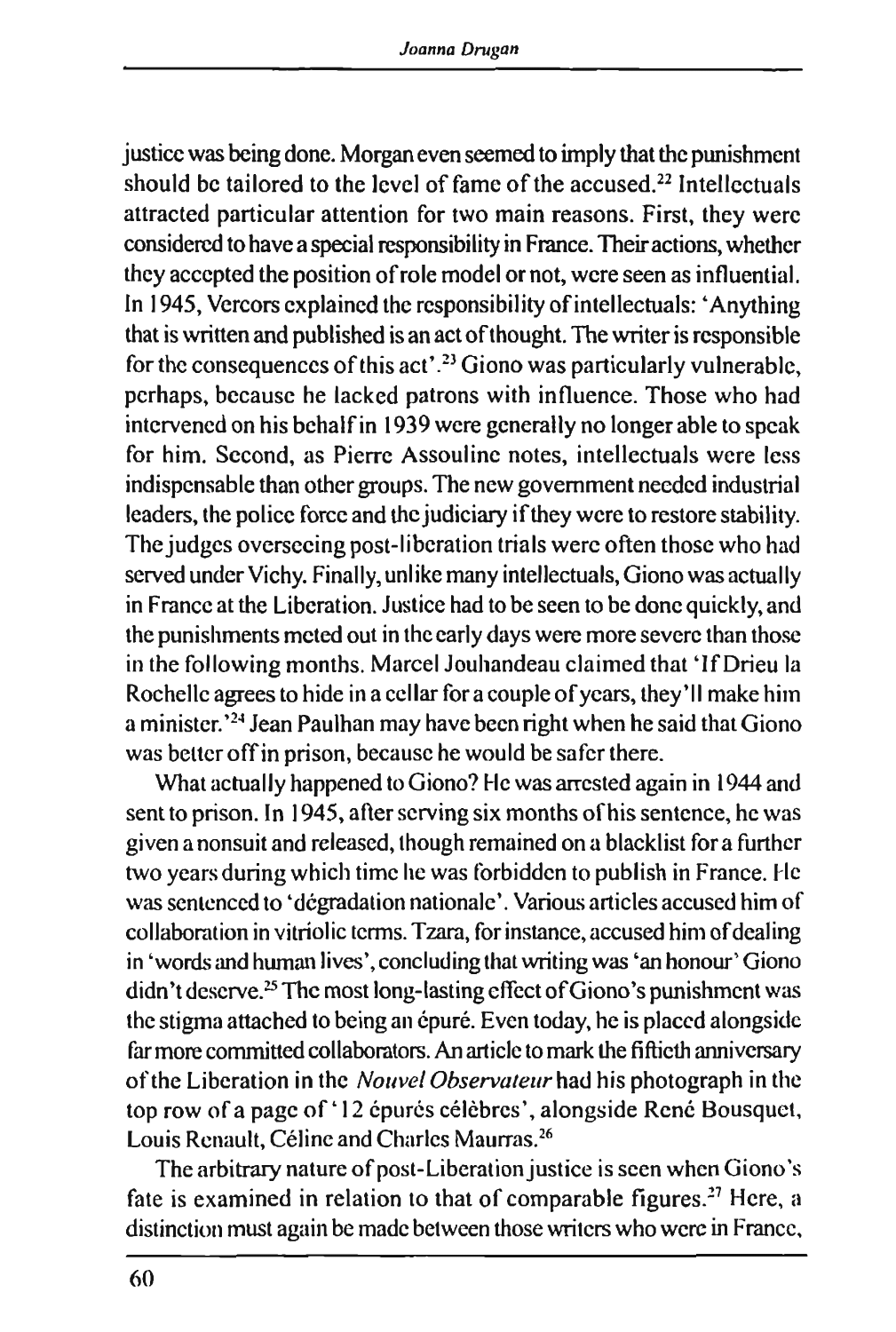and those who had gone abroad. In the second group, we might take André Gide as an example. Gide had published in the *NRF* and *Le Figaro,* and was attacked by Aragon and other Communist writers in 1944, as Giono was by Tzara. Gide, however, had flown to Tunisia in 1942 and spent most of the war outside France. He delayed his return until the atmosphere was 'more moderate' in April 1945 - a decision based on his fear that the Communists would take revenge for his prewar publication. *Retour de l'URSS.* Other famous authors who arguably escaped more serious punishments by leaving France or staying in exile were Céline, Alphonse de Chateaubriant, Marcel Déat and Paul Morand.

As an example of those writers still in France, Sacha Guitry had openly socialised with the occupiers on a scale undreamt of by Giono. His works had been performed and published throughout the Occupation with far more success than Giono's *{N'écoutez pas, mesdames* was one of the biggest successes of the period). Yet Guitry served only two months in prison, in August-September 1944. Others were not so lucky. Some were executed, often without a trial in the early days of the Liberation, though these were often far more committed collaborators. Paul Chack, Robert Denoël, Philippe Henriot, Jean Luchaire and Georges Suarez were all killed between 1944 and 1945, while Pierre Drieu La Rochelle committed suicide to avoid trial.

## Un écrivain de la lâcheté?

Giono's publishers Gallimard described his pacifist ideas when they were collected in 1978 as follows: 'What is striking is how up-to-date and enduringly relevant - Giono's tone and message are, as are his chosen themes, which arc now those of an entire generation of young people.'<sup>28</sup> His 'abstention' (to use Redfem's term) during the Occupation and the adoption by Vichy of themes he had stressed cannot simply be dismissed as a 'malentendu', though he might certainly be accused of extreme naivete. But in any close consideration of his ideas, we cannot fail to notice their continued presence today. If studying his experience of the Occupation is an uncomfortable undertaking, it is perhaps because we are forced to question whether our own reactions would be any more radical.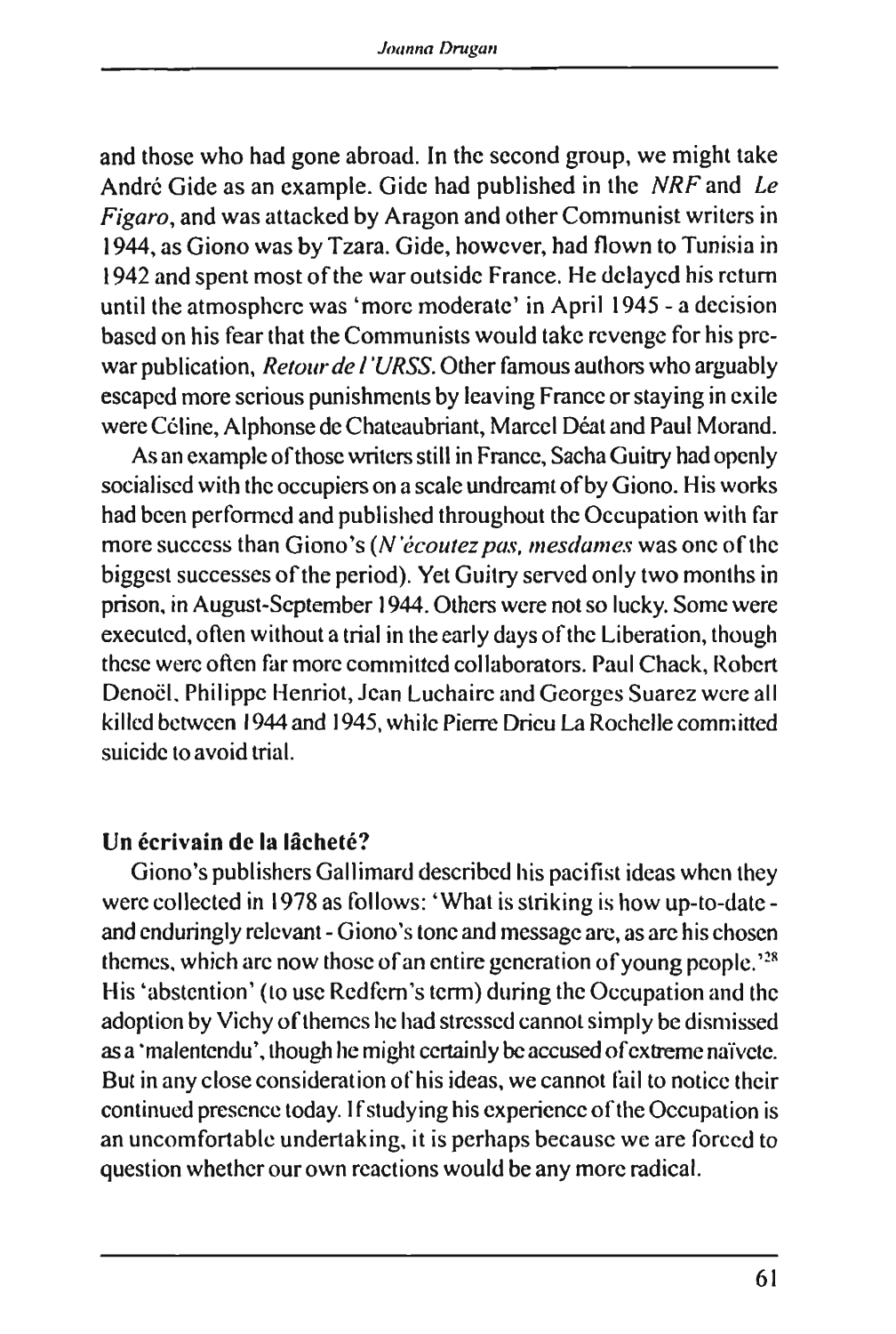## **NOTES**

1 Bertrand Poirot-Delpech, 'Le Faulkner de Manosque', *Le Monde des livres* (10 March 1995), p.(i). (My own translations used throughout).

2 Lucettc Hcller-Goldenberg, 'Jean Giono et le Contadour', *La Revue des lettres modernes* (1974), No.385, p.94.

1 Walter Redfem, *The Private World of Jean Giono* (Oxford, Blackwcll, 1967), p.69.

4 Jean Giono, *Refus d'obéissance* (Paris, Gallimard, 1937 & 1978), p. 12.

5 Jean Giono, Tract distributed in Marseilles on 27 August 1939, quoted in Jean-Michel Guiraud, *La Fie intellectuelle et artistique à Marseille à l'époque de Vichy et sous l'occupation. 1940-1944* (Paris, CROP, 1987), p.67.

6 These messages and telegrams are reproduced in Jean Giono, *Ecrits pacifistes* (Paris, Gallimard, 1978), pp.233.251,274 etc.

7 For further details, see Gilles & Jean-Robert Ragache, *La Vie quotidienne des écrivains et des artistes sous l'occupation* (Paris, Hachette, 1988), p. 15 and Guiraud, *La Fie intellectuelle,* pp.67-68.

8 Giono was of course not alone in agreeing to have his works performed during the Occupation - see Ragachc, *La Vie quotidienne*  for details of others.

9 Tristan Tzara, 'Un Romancier de la lâcheté: Jean Giono', *Les Lettres françaises* (7 October 1944), No. 24.

10 Pierre Assouline, 'Le Prix des mots', *Le Nouvel Observateur* (3 August 1995), No. 1604, p. 13.

" Paul Morelle, 'Un Reclus de l'écriture'. *Tendances - Vie culturelle littéraire* (August, 1971 ), Vol. 15/72, pp. 7-10.

12 Pierre Citron, Préface, *Jean Giono: oeuvres romanesques complètes* (Paris, Gallimard, 1972 & various dates), p.xxvi.